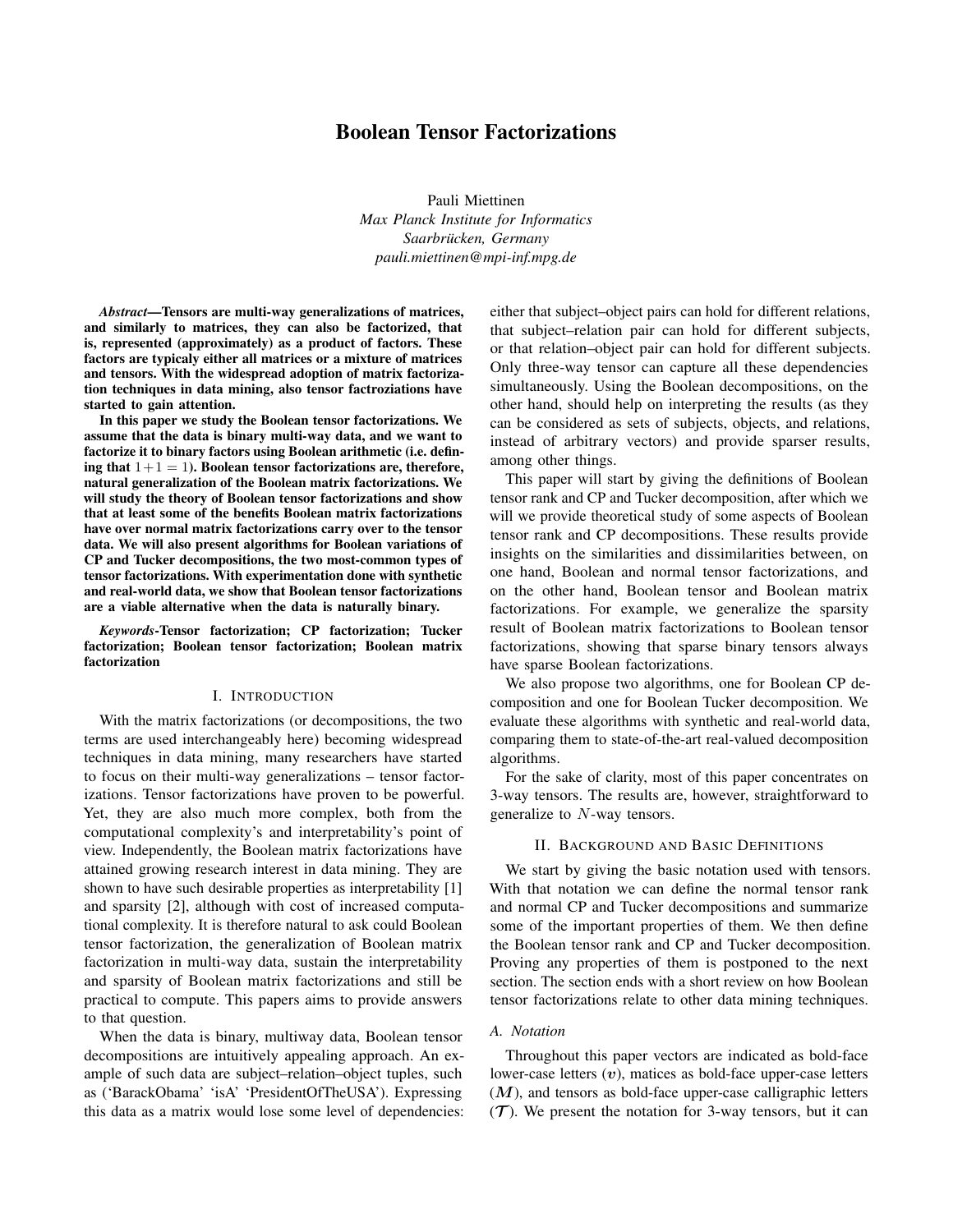be extended to N-way tensors in a straight forward way. Element  $(i, j, k)$  of a 3-way tensor  $\mathcal X$  is denoted either as  $x_{ijk}$  or as  $(X)_{ijk}$ . A colon in a subscript denotes taking that mode entirely; for example, if X is a matrix,  $x_i$ : denotes the *i*th row of X (for a shorthand, we use  $x_i$  to denote the jth column of X). For a 3-way tensor  $\mathcal{X}, x_{:jk}$  is the  $(j, k)$ *mode-1 (column) fiber,*  $x_{i:k}$  the  $(i, k)$  *mode-2 (row) fiber,* and  $x_{ij}$ : the  $(i, j)$  *mode-3 (tube) fiber*. Furthermore,  $X_{::k}$  is the kth *frontal slice* of  $\mathcal{X}$ . We use  $X_k$  as a shorthand for the kth frontal slice.

A tensor can be *unfold* into a matrix by arranging its fibers as columns of a matrix. If mode- $n$  fibers are used as the columns, the process is called *mode-*n *matricization*. The mode-n matricization of a tensor  $\mathcal{X}$  is denoted as  $X_{(n)}$ .

For a tensor  $X$ , the number of non-zero elements in it is denoted by  $|\mathcal{X}|$ . This and other tensor notation presented below is extended to matrices and vectors in a natural way. The Frobenius norm of a 3-way tensor  $\mathcal{X}, \|\mathcal{X}\|$ , is defined as  $\sqrt{\sum_{i,j,k} x_{ijk}^2}$ . If  $\mathcal X$  is binary, i.e. takes values only from  ${0, 1}, |\mathcal{X}| = ||\mathcal{X}||^2.$ 

We use  $\boxtimes$  to denote vector outer product in N modes. That is, if  $a, b$ , and  $c$  are vectors of length  $n, m$ , and  $l$ , respectively,  $\mathcal{X} = a \boxtimes b \boxtimes c$  is a *n*-by-*m*-by-*l* tensor with  $x_{ijk} = a_i b_j c_k.$ 

The *tensor sum* of two *n*-by-*m*-by-*l* tensors  $X$  and  $Y$  is just the element-wise sum,  $(\mathcal{X} + \mathcal{Y})_{ijk} = x_{ijk} + y_{ijk}$ . The *Boolean tensor sum* of binary tensors  $X$  and  $Y$  is defined as  $(\mathcal{X} \vee \mathcal{Y})_{ijk} = x_{ijk} \vee y_{ijk}.$ 

If matrices  $X$  and  $Y$  are binary and  $X$  has  $r$  columns and  $Y$  has  $r$  rows (i.e.  $r$  is their inner dimension), their *Boolean matrix product*,  $X \circ Y$ , is defined as  $(X \circ Y)_{ij} =$  $\bigvee_{k=1}^{r} x_{ik}y_{kj}$ . The *Boolean matrix rank* of a binary matrix **A** is the least  $r$  such that there exists a pair of binary matrices  $(X, Y)$  of inner dimension r with  $A = X \circ Y$ .

Let X be  $n_1$ -by- $m_1$  and Y be  $n_2$ -by- $m_2$  matrix (binary or otherwise). Their *Kronecker (matrix) product*,  $X \otimes Y$ , is the  $n_1n_2$ -by- $m_1m_2$  matrix defined by

$$
\boldsymbol{X} \otimes \boldsymbol{Y} = \begin{bmatrix} x_{11} \boldsymbol{Y} & x_{12} \boldsymbol{Y} & \cdots & x_{1m_1} \boldsymbol{Y} \\ x_{21} \boldsymbol{Y} & x_{22} \boldsymbol{Y} & \cdots & x_{2m_1} \boldsymbol{Y} \\ \vdots & \vdots & \ddots & \vdots \\ x_{n_1 1} \boldsymbol{Y} & x_{n_1 2} \boldsymbol{Y} & \cdots & x_{n_1 m_1} \boldsymbol{Y} \end{bmatrix}.
$$

The *Khatri–Rao (matrix) product* of  $X$  and  $Y$  is defined as 'column-wise Kronecker'. That is,  $X$  and  $Y$  must have same number of columns ( $m_1 = m_2 = m$ ), and their Khatri–Rao product  $X \odot Y$  is the  $n_1 n_2$ -by-m matrix defined as

$$
\boldsymbol{X} \odot \boldsymbol{Y} = \begin{bmatrix} x_{11} \boldsymbol{y}_1 & \cdots & x_{1m} \boldsymbol{y}_m \\ x_{21} \boldsymbol{y}_1 & \cdots & x_{2m} \boldsymbol{y}_m \\ \vdots & \ddots & \vdots \\ x_{n_11} \boldsymbol{y}_1 & \cdots & x_{n_1m} \boldsymbol{y}_m \end{bmatrix} = \begin{bmatrix} \boldsymbol{Y} \delta_1(\boldsymbol{X}) \\ \boldsymbol{Y} \delta_2(\boldsymbol{X}) \\ \vdots \\ \boldsymbol{Y} \delta_{n_1}(\boldsymbol{X}) \end{bmatrix},
$$

where  $\delta_i(X)$  is a diagonal matrix with the *i*th row of X

in its diagonal. Notice that if  $X$  and  $Y$  are binary, so are  $X \otimes Y$  and  $X \odot Y$ .

# *B. Ranks and Factorizations*

*Tensor Rank and CP Decomposition:* Just as we can define the matrix rank as the least number of rank-1 matrices needed to be summed together to obtain the original matrix, we can define the tensor rank as the least number of rank-1 tensors whose sum equals the original tensor. A *rank-*1 tensor is, still analogously to the matrix case, a tensor that is an outer product of vectors  $(N$ -way tensor requires N vectors). Thus we have

**Definition 1** (Tensor rank). The *rank* of a 3-way tensor  $\mathcal{X}$ , rank( $\mathcal{X}$ ), is the least integer r such that there exist r rank-1 tensors whose sum is  $\mathcal{X}$ , i.e.

$$
\boldsymbol{\mathcal{X}} = \sum_{i=1}^r \boldsymbol{a}_i \boxtimes \boldsymbol{b}_i \boxtimes \boldsymbol{c}_i. \tag{1}
$$

The definition of tensor rank gives rise to the first tensor factorization, the CP factorization<sup>1</sup> for rank- $r$  approximation:

Definition 2 (The CP tensor decomposition). Given an  $n$ -by- $m$ -by- $l$  tensor  $\mathcal X$  and an integer  $r$ , find matrices A (n-by-r), B (m-by-r), and C (l-by-r) such that they minimize

$$
\left\|\boldsymbol{\mathcal{X}}-\sum_{i=1}^r \boldsymbol{a}_i\boxtimes \boldsymbol{b}_i\boxtimes \boldsymbol{c}_i\right\|.
$$
 (2)

Importantly, we can write the CP decomposition in the terms of matrices using unfolding (see e.g. [5]):

$$
\mathbf{X}_{(1)} = \mathbf{A}(\mathbf{C} \odot \mathbf{B})^T
$$
  
\n
$$
\mathbf{X}_{(2)} = \mathbf{B}(\mathbf{C} \odot \mathbf{A})^T
$$
  
\n
$$
\mathbf{X}_{(3)} = \mathbf{C}(\mathbf{B} \odot \mathbf{A})^T.
$$
\n(3)

Tensor rank has some properties that differ from the matrix rank (for more detailed discussion, see e.g. [5]). For example, a real-valued tensor can have different rank over the real numbers and over the complex numbers – this can never happen with matrices. More importantly to the data mining applications, the maximum tensor rank of  $n$ -by- $m$ -by- $l$  tensor  $\mathcal X$  can be much more than  $\min\{n, m, l\}$ , which would be analogous to the matrix case, and there exists tensors with rank greater than  $\max\{n, m, l\}$  (see [5]). Indeed, the best known upper bound is [5]

$$
rank(\mathcal{X}) \le \min\{nm, nl, ml\}.
$$
 (4)

Tensors can also be *degenerate* meaning that they can be approximated arbitrarily well by tensors of lower rank. Consequently, the factors of the best rank- $(k-1)$  approximation are not necessarily the factors of the best rank- $k$ approximation. This is again in contrast with matrices, where the Eckart–Young theorem shows both cases impossible.

Finally, computing the tensor rank is NP-hard [6].

<sup>1</sup>The name is short for two names given to the same decomposition: CANDECOMP [3] and PARAFAC [4].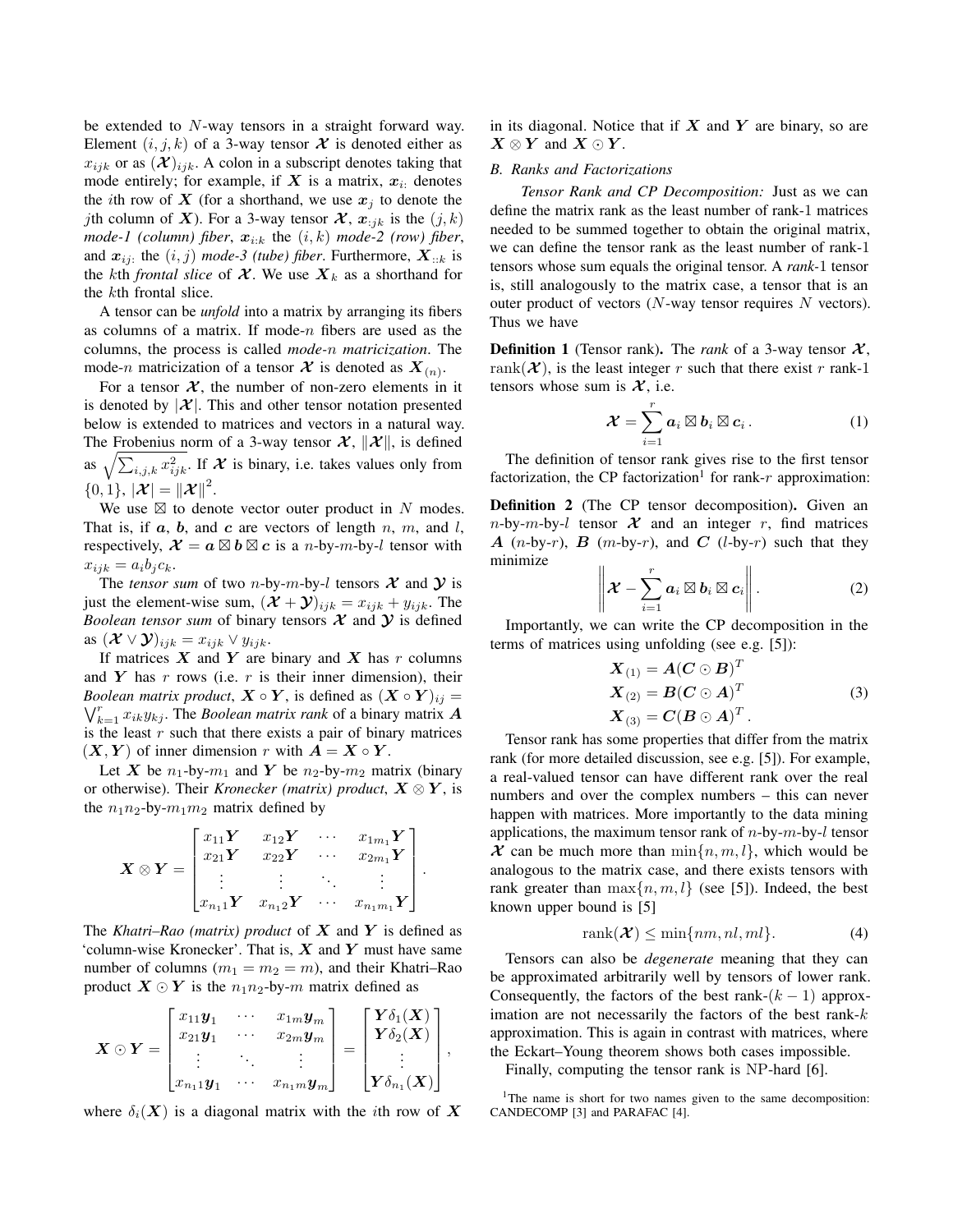*The Tucker Decomposition:* The CP decomposition is a natural generalization of the matrix decompositions, but by no means the only one. Another common tensor decomposition is the *Tucker decomposition* [7] that generalizes the CP decomposition by allowing each mode have a different rank and using a core tensor to combine the factor matrices into one tensor. The Tucker decomposition is defined as follows.

Definition 3 (The Tucker tensor decomposition). Given an *n*-by-*m*-by-*l* tensor  $\mathcal X$  and three integers  $r_1$ ,  $r_2$ , and  $r_3$ , find  $r_1$ -by- $r_2$ -by- $r_3$  core tensor  $\mathcal G$  and factor matrices  $\mathcal A$  $(n-by-r_1)$ , B  $(m-by-r_2)$ , and C  $(l-by-r_3)$  such that they minimize

$$
\left\|\boldsymbol{\mathcal{X}}-\sum_{\alpha=1}^{r_1}\sum_{\beta=1}^{r_2}\sum_{\gamma=1}^{r_3}g_{\alpha\beta\gamma}\,\boldsymbol{a}_{\alpha}\boxtimes\boldsymbol{b}_{\beta}\boxtimes\boldsymbol{c}_{\gamma}\right\|.\qquad \qquad (5)
$$

Notice that we obtain the CP decomposition by requiring that  $r_1 = r_2 = r_3 = r$  and that  $\mathcal G$  has 1s at its hyper-diagonal and 0s elsewhere. As with the CP decomposition, we can express Tucker decomposition with matrices using mode- $n$ matricization [5]:

$$
\mathbf{X}_{(1)} = \mathbf{A}\mathbf{G}_{(1)}(\mathbf{C} \otimes \mathbf{B})^T
$$
  
\n
$$
\mathbf{X}_{(2)} = \mathbf{B}\mathbf{G}_{(2)}(\mathbf{C} \otimes \mathbf{A})^T
$$
  
\n
$$
\mathbf{X}_{(3)} = \mathbf{C}\mathbf{G}_{(3)}(\mathbf{B} \otimes \mathbf{A})^T.
$$
 (6)

*The Boolean Tensor Rank and Decompositions:* We can now turn to the actual topic of this paper: the Boolean tensor decompositions. The Boolean versions of tensor rank and CP and Tucker decompositions are rather straight forward to define given their normal counterparts. One only needs to change the summation to  $1 + 1 = 1$ . Notice that this does not change the definition of a rank-1 tensor (or vector outer product). Thence, 3-way Boolean rank-1 tensor is a tensor that is an outer product of three binary vectors.

Definition 4 (Boolean tensor rank). The *Boolean rank* of a 3-way binary tensor  $\mathcal{X}$ , rank $_B(\mathcal{X})$ , is the least integer r such that there exist  $r$  rank-1 binary tensors with

$$
\mathcal{X} = \bigvee_{i=1}^r a_i \boxtimes b_i \boxtimes c_i.
$$
 (7)

The Boolean CP decomposition follows analogously, but notice the change of error measure from the Frobenius to the sum of differences.

Definition 5 (The Boolean CP tensor decomposition). Given an *n*-by-*m*-by-*l* binary tensor  $X$  and an integer r, find binary matrices  $A$  (n-by-r),  $B$  (m-by-r), and  $C$  (l-by-r) such that they minimize

$$
\left|\mathcal{X}-\bigvee_{i=1}^r a_i\boxtimes b_i\boxtimes c_i\right|.\tag{8}
$$

The unfolded versions also look similar to (3), though the matrix product have to be changed to the Boolean matrix product (recall that the Khatri–Rao product is closed under the Boolean algebra and thus does not need to be changed):

$$
\mathbf{X}_{(1)} = \mathbf{A} \circ (\mathbf{C} \odot \mathbf{B})^T
$$
  
\n
$$
\mathbf{X}_{(2)} = \mathbf{B} \circ (\mathbf{C} \odot \mathbf{A})^T
$$
  
\n
$$
\mathbf{X}_{(3)} = \mathbf{C} \circ (\mathbf{B} \odot \mathbf{A})^T.
$$
  
\n(9)

And finally, the Boolean Tucker decomposition is defined as follows.

Definition 6 (The Boolean Tucker tensor decomposition). Given an *n*-by-*m*-by-*l* binary tensor  $X$  and three integers  $r_1$ ,  $r_2$ , and  $r_3$ , find binary  $r_1$ -by- $r_2$ -by- $r_3$  core tensor  $\mathcal G$  and binary factor matrices  $A$  (n-by- $r_1$ ),  $B$  (m-by- $r_2$ ), and  $C$  $(l$ -by- $r_3)$  such that they minimize

$$
\left|\mathcal{X}-\bigvee_{\alpha=1}^{r_1}\bigvee_{\beta=1}^{r_2}\bigvee_{\gamma=1}^{r_3}g_{\alpha\beta\gamma}\mathbf{a}_{\alpha}\boxtimes\mathbf{b}_{\beta}\boxtimes\mathbf{c}_{\gamma}\right|.
$$
 (10)

The unfolded versions are:

$$
\mathbf{X}_{(1)} = \mathbf{A} \circ \mathbf{G}_{(1)} \circ (\mathbf{C} \otimes \mathbf{B})^T
$$
  
\n
$$
\mathbf{X}_{(2)} = \mathbf{B} \circ \mathbf{G}_{(2)} \circ (\mathbf{C} \otimes \mathbf{A})^T
$$
  
\n
$$
\mathbf{X}_{(3)} = \mathbf{C} \circ \mathbf{G}_{(3)} \circ (\mathbf{B} \otimes \mathbf{A})^T.
$$
\n(11)

## *C. Relations to Other Data Mining Methods*

The approach taken is this paper is to consider the Boolean tensor factorizations as a variation of normal tensor factorizations. While this approach has its obvious benefits, it should be noted that it is by no means the only possible approach. *Tiling* a database [8] refers to the task of covering all 1s of a binary matrix using  $few<sup>2</sup>$  frequent itemsets. The Boolean matrix factorization can be seen as a generalization of this task, each rank-1 binary matrix defining a 'tile'. The difference is that tiling does not allow any 0s to be presented as 1s, whereas the Boolean matrix factorization allows this type of errors.

Analogously, we can consider Boolean CP tensor decomposition as an N-way lossy tiling, generalizing the N-way tiling [9]. Again, finding the least number of tiles needed to express the data set exactly is equivalent to finding the Boolean tensor rank, and minimizing the number of uncovered 1s in  $N$ -way tiling is related to minimizing the error in Boolean CP tensor decomposition (with the latter allowing the covering of 0s with 1s).

#### III. THEORY

The definitions of Boolean tensor decompositions and rank are akin to their normal counterparts. But do they behave similarly? Or do they behave similarly to their Boolean matrix counterparts? In this section we will study some of the more important properties of Boolean tensor rank and CP and

<sup>&</sup>lt;sup>2</sup>When the goal is to cover all 1s and minimize the number of tiles, it is equivalent to computing the Boolean rank [2]; when the number of tiles is given and the goal is to minimize the number of uncovered 1s, the problem is more akin to standard Boolean matrix factorization.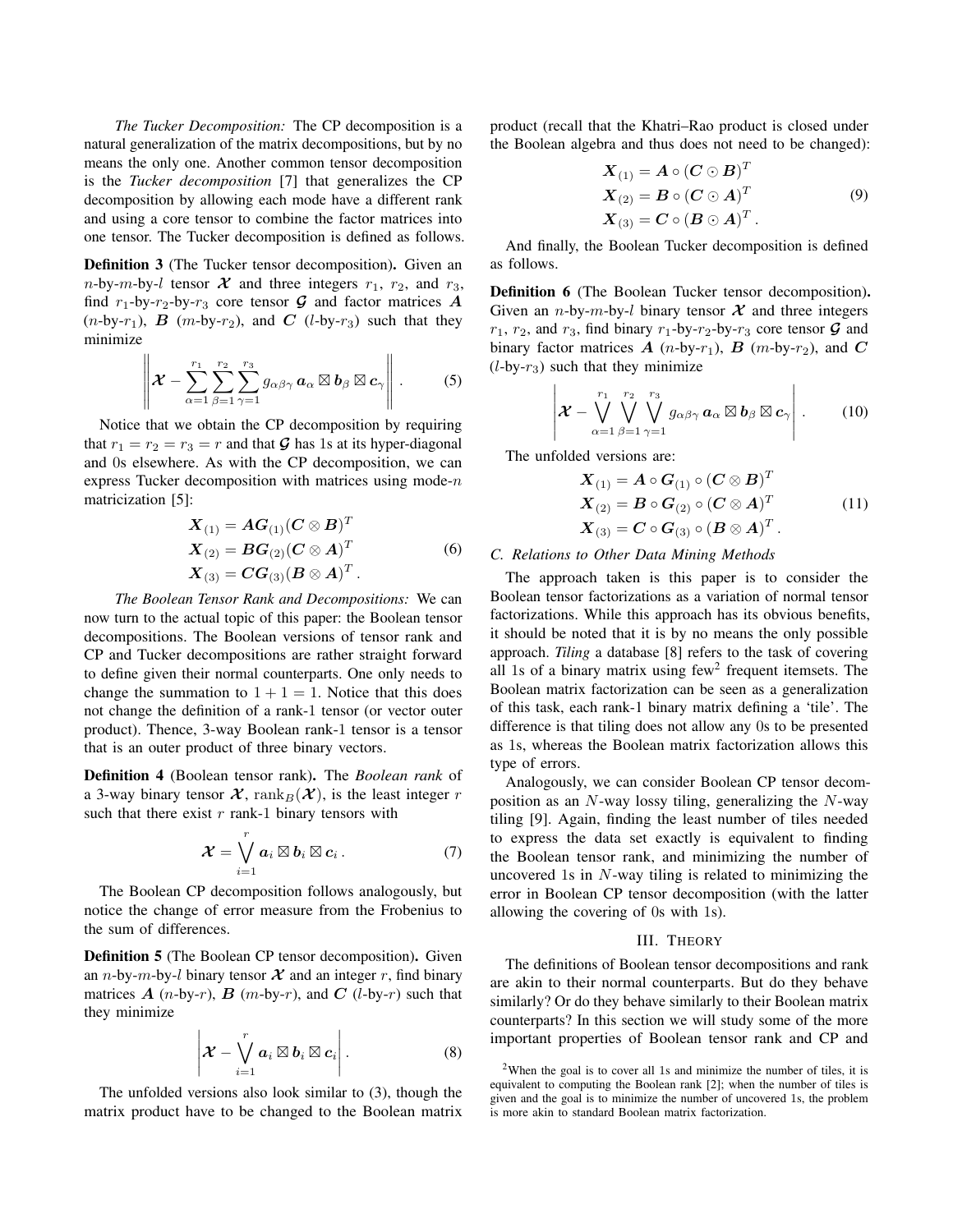Tucker decompositions and try to answer those questions from the theory's point of view.

# *A. Boolean Tensor Rank*

Recall from the previous section that the (normal) tensor rank behaved very differently to the matrix rank. One major difference is that the rank can be much bigger than the dimensions of the tensor. Here, the Boolean tensor rank behaves analogously. In fact, we can prove bounds to the Boolean tensor rank analogous to those known for the normal tensor rank. First is the lower-bound for maximum rank.

Proposition 1. *There exists binary* n*-by-*m*-by-*l *tensors that have Boolean rank higher than*  $\max\{n, m, l\}$ .

*Proof:* Let  $n = m = l$ . There are  $2^{n^3}$  different binary  $n$ -by- $n$ -by- $n$  tensors, but only  $2^{3n^2}$  triples of binary  $n$ -by- $n$ factor matrices. Therefore, there has to be a tensor that does not have a rank-n factorization.

Proving the upper bound, however, is much more complex. It will follow the proof of the similar claim for real-valued tensors, and therefore we present only a sketch of it.

Theorem 2. *For any* n*-by-*m*-by-*l *binary tensor* X *we have*

$$
rank_B(\mathcal{X}) \le \min\{nm, nl, ml\}.
$$
 (12)

*Proof sketch:* Let ml = min{nm, nl, ml} (other cases are analogous). We show how to make a rank-ml exact Boolean CP factorization of  $X$  thereby proving the claim. Specifically, we construct *n*-by-*ml* binary matrix  $\boldsymbol{A}$ ,  $m$ -by-ml binary matrix  $B$ , and l-by-ml binary matrix  $C$ such that the three unfolded equations of (9) hold.

The factor matrices are

$$
A = X(1)
$$
  
\n
$$
B = \underbrace{[I_m I_m \cdots I_m]}_{l \text{ times}}
$$
  
\n
$$
C = \begin{bmatrix} J_{1 \times m} & 0 & \cdots & 0 \\ 0 & J_{1 \times m} & \cdots & 0 \\ \vdots & \vdots & \ddots & \vdots \\ 0 & 0 & \cdots & J_{1 \times m} \end{bmatrix} l \text{ rows,}
$$

where  $I_m$  is the m-by-m identity matrix and  $J_{1 \times m}$  is mdimensional row vector full of 1s. To show that the first equation of (9) holds, we need to show that  $C \odot B = I_{ml}$ . This is easy to see by remembering that

$$
\boldsymbol{C}\odot\boldsymbol{B}=\begin{bmatrix}\boldsymbol{B}\delta_1(\boldsymbol{C})\\ \boldsymbol{B}\delta_2(\boldsymbol{C})\\\vdots\\ \boldsymbol{B}\delta_l(\boldsymbol{C})\end{bmatrix}\,.
$$

That the other two equations of (9) also hold can be checked similarly. While the proofs are conceptually rather straight forward, they require very clumsy notation, and are therefore omitted.

The real-valued tensor can be degenerate, but this is not an issue with Boolean tensor rank: arbitrarily close approximation is impossible with discrete errors. On the other hand, similarly to normal CP decomposition, there is no (known) reason why the factors of the least-error Boolean rank- $(r - 1)$  decomposition should be the factors of the least-error rank-r decomposition.

One of the highlight features of Boolean matrix rank is that it can be considerably smaller than the normal matrix rank (in fact, a logarithm of the normal rank [10]). Establishing such results (or proving that they do not hold) with the tensor ranks is an important topic for future research.

#### *B. Sparsity of Decompositions*

In many applications of matrix decompositions, sparsity of the factor matrices is of importance. Recently, Miettinen [2] proved that Boolean matrix factorizations behave very well in this respect: any Boolean rank- $k$  binary matrix has rank- $k$ decomposition where the factor matrices have at most twice the number of 1s compared to the 1s in the original matrix. No such result is known for non-Boolean matrix or tensor factorizations, but for Boolean CP decomposition we can prove a generalized version of the result in [2].

Theorem 3. *Every* N*-way binary tensor* X *with*  $rank_B(\mathcal{X}) = r$  *has a rank-r Boolean CP decomposition* with factor matrices  $\boldsymbol{A}^{(1)}$ ,  $\boldsymbol{A}^{(2)}, \dots, \boldsymbol{A}^{(N)}$  such that

$$
\sum_{i=1}^{N} \left| \boldsymbol{A}^{(i)} \right| \leq N \left| \boldsymbol{\mathcal{X}} \right| \,. \tag{13}
$$

*Proof:* The proof, which follows that of [2], is by induction on the tensor rank of  $X$ . In the base case, rank $_B(\mathcal{X}) = 1$ . In this case  $\mathcal{X} = a^{(1)} \boxtimes a^{(2)} \boxtimes \cdots \boxtimes a^{(N)}$ , and hence  $|\mathcal{X}| = \prod_{i=1}^{N} |\mathbf{a}^{(i)}| \geq N^{-1} \sum_{i=1}^{N} |\mathbf{a}^{(i)}|$  (no  $|\boldsymbol{a}^{(i)}|=0$  or else  $\boldsymbol{\mathcal{X}}$  is empty).

Assume then that the claim holds for tensors of rank  $r - 1$ and let rank $_B(\mathcal{X}) = r$ . Let

$$
\boldsymbol{\mathcal{Y}}^{(j)} = \boldsymbol{a}_j^{(1)} \boxtimes \boldsymbol{a}_j^{(2)} \boxtimes \cdots \boxtimes \boldsymbol{a}_j^{(N)}
$$

for all  $j = 1, ..., r$  and let  $\mathcal{Y}^{(\backslash r)} = \bigvee_{j=1}^{r-1} \mathcal{Y}^{(j)}$  such that  $\mathcal{X} = \mathcal{Y}^{(\n\ \ r)} \vee \mathcal{Y}^{(r)}$ . As  $\mathcal{Y}^{(\n\ \ r)}$  is of rank- $(r-1)$ , by induction assumption we have that

$$
N\left|\mathbf{\mathcal{Y}}^{(\backslash r)}\right| \geq \sum_{i=1}^{N} \sum_{j=1}^{r-1} \left|\boldsymbol{a}_{j}^{(i)}\right| . \tag{14}
$$

Now, consider a vector  $a_r^{(1)}$ . Let k be such that  $a_{kr}^{(1)} = 1$ . If for every  $i_2, i_3, \ldots, i_N$  such that  $y_{ki_1}^{(r)}$  $\sum_{k=1}^{(r)} i_{1}^{i_{2}^{i_{3}}...i_{N}} = 1$  it also holds that  $y_{ki_1i}^{(\n) r}$  $\binom{n}{k_1}$   $\binom{n}{k_1}$   $\binom{n}{k}$  and consequently  $y_{ki_1}^{(r)}$  $(x_i^{(r)})_{k_1 i_2 i_3...i_N}$  to 0 without changing  $\mathcal{Y}^{(\n\gamma)} \vee \mathcal{Y}^{(r)}$ . The same holds for  $a_r^{(2)}, \ldots, a_r^{(N)}$ . It follows that each 1 in any of  $a_r^{(i)}$  must contribute at least one new 1 to X compared to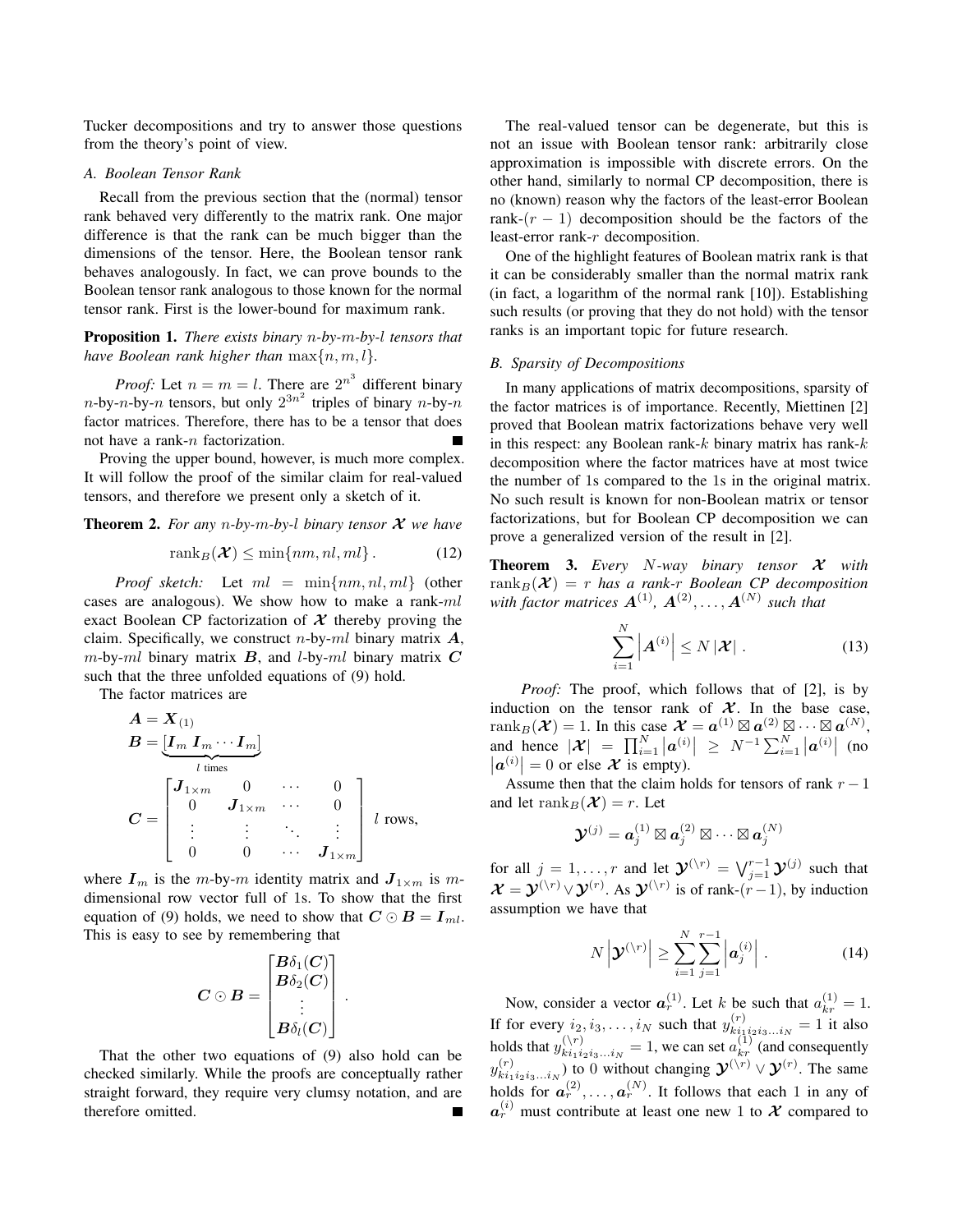$\mathcal{Y}^{(\backslash r)}$  (though different vectors  $a_r^{(i)}$  can contribute to the same 1). Therefore we have

$$
\left|\boldsymbol{\mathcal{Y}}^{(\backslash r)}\right|+\max_{i=1,\ldots,N}\left\{\left|\boldsymbol{a}_r^{(i)}\right|\right\}\leq\left|\boldsymbol{\mathcal{X}}\right|.\tag{15}
$$

Combining the results above, we get

$$
\sum_{i=1}^{N} |A^{(i)}| = \sum_{i=1}^{N} \sum_{j=1}^{r} |a_j^{(i)}|
$$
\n
$$
\leq N \left| \mathbf{y}^{(\backslash r)} \right| + \left| \mathbf{y}^{(r)} \right|
$$
\n
$$
= N \left| \mathbf{y}^{(\backslash r)} \right| + \prod_{i=1}^{N} \left| a_r^{(i)} \right|
$$
\n
$$
\leq N \left( \left| \mathbf{y}^{(\backslash r)} \right| + \max_{i=1,\dots,N} \left\{ \left| a_r^{(i)} \right| \right\} \right)
$$
\n
$$
\leq N \left| \mathbf{x} \right|,
$$
\n(16)

where the first inequality follows from (14) and the last from (15).

This result is tight: consider an N-way tensor  $X$  with  $|\mathcal{X}| = 1$ . None of the factor matrices  $A^{(i)}$  can be empty, or else their outer product is empty. Therefore any exact factorization of  $X$  requires at least N 1s in the factor matrices. The result is stated for *exact* decompositions, but there is an easy corollary to bound the density of the factor matrices in terms of the original matrix and the induced error.

Corollary 4. *Let* X *be a binary* N*-way tensor with*  $\mathrm{rank}_B(\mathcal{X}) = r$  and let  $(\mathcal{A}^{(1)}, \mathcal{A}^{(2)}, \ldots, \mathcal{A}^{(N)})$  be a *rank-p approximate* CP *decomposition of*  $X$ *. Let* ⊕  $\sqrt{ }$ *be the element-wise exclusive or and* E = X ⊕  $\bigvee_{i=1}^p \bm{a}^{(1)}_i \boxtimes \bm{a}^{(2)}_i \boxtimes \cdots \boxtimes \bm{a}^{(N)}_i \Big)$  the error tensor. Then

$$
\sum_{i=1}^{N} \left| \boldsymbol{A}^{(i)} \right| \leq N(|\boldsymbol{\mathcal{X}}| + |\boldsymbol{\mathcal{E}}|). \tag{17}
$$

*Proof:* By definition  $\bigvee_{i=1}^p a_i^{(1)} \boxtimes a_i^{(2)} \boxtimes \cdots \boxtimes a_i^{(N)} =$  $X \oplus \mathcal{E}$ , which then must be rank-p tensor, and therefore  $\sum_{i=1}^N \left| A^{(i)} \right| \leq N \left| \mathcal{X} \oplus \mathcal{E} \right| \leq N(|\mathcal{X}| + |\mathcal{E}|).$ <br>Notice that these are strictly existential as

Notice that these are strictly existential results: they do not tell us how to find such sparse decompositions, just that they exist.

# *C. Computational Complexity*

As mentioned in Section II-B, finding the tensor rank is NP-hard. Similar results hold for Boolean tensor rank, as well as computing the optimal Boolean CP and Tucker decompositions for given ranks. Unlike with normal decompositions, however, here the results follow trivially from the fact that the corresponding matrix decompositions are NP-hard.

**Proposition 5.** *Given a binary tensor*  $\mathcal{X}$ *, (1) finding the least-error Boolean CP decomposition of the given rank* r *is* NP-hard, (2) deciding the rank $_B(\mathcal{X})$  *is* NP-hard, and *(3) finding the least-error Boolean Tucker decomposition for given parameters*  $(r_1, r_2, \ldots, r_N)$  *is* NP-hard.

*Proof:* For (1) and (2), we notice that finding the leasterror Boolean matrix factorization and deciding the Boolean rank of a binary matrices are specializations of their tensor counterparts. As these matrix problems are already NPhard, their tensor generalizations are too. For the Tucker decomposition, we have the following result. Let  $\mathcal X$  be 2way, i.e. matrix X, and let  $r_1 = r_2 = r$ . Now the Tucker decomposition returns three binary matrices, G, A, and B. If this is the least-error Boolean Tucker decomposition of X, then  $(A \circ G, B)$  is the least-error rank-r Boolean matrix factorization of  $X$ .

These reductions also show that the inapproximability results for Boolean matrix decompositions [1] carry over to the tensor cases at least to some extent.

## IV. ALGORITHMS

The definitions of Boolean tensor decompositions are of little use in data mining unless we have algorithms for finding those decompositions. The results from the previous section show that we cannot hope to find polynomialtime optimal algorithms, and even algorithms with provable approximation guarantees are unlikely. We therefore utilize heuristic methods.

# *A. The* BCP\_ALS *Algorithm*

The alternating least-squares projection heuristic is the workhorse of algorithms for normal CP decomposition [5]. We utilize similar technique with the Boolean CP decomposition, although with few changes.

Our first 'workhorse' is the Asso algorithm for Boolean matrix decompositions by Miettinen et al. [11] (notice, though, that the Asso algorithm is not required by the algorithm – any other method for solving the Boolean matrix decomposition would do). It is used to initialize the three factor matrices  $A$ ,  $B$ , and  $C$  (again, we give the algorithms for 3-way tensors, but they can be easily generalized to N-way tensors). This is done instead of the more common random initialization as the Boolean iterative update (described below) typically converges very quickly to local optimum, and is thus unable to escape bad initial solutions. Naturally, as this initialization is deterministic, if it yields bad initial solution that the iterative update is unable to escape, the algorithm will return bad solution and cannot use randomness to avoid it.

To use the  $\text{Ass}$  algorithm, we give the mode-n matricizations of  $X$  as an input to it. The three left-hand-side factor matrices (from the three different matricizations) constitute the initial solution. We then move to the iterative update phase. For this we use the unfolded format (9), fixing two factor matrices while updating the third. There is a problem, however: given binary matrices  $X_{(1)}$  and  $Y = (C \odot B)^T$ , finding the binary matrix A such that  $|X_{(1)} - A \circ Y|$  is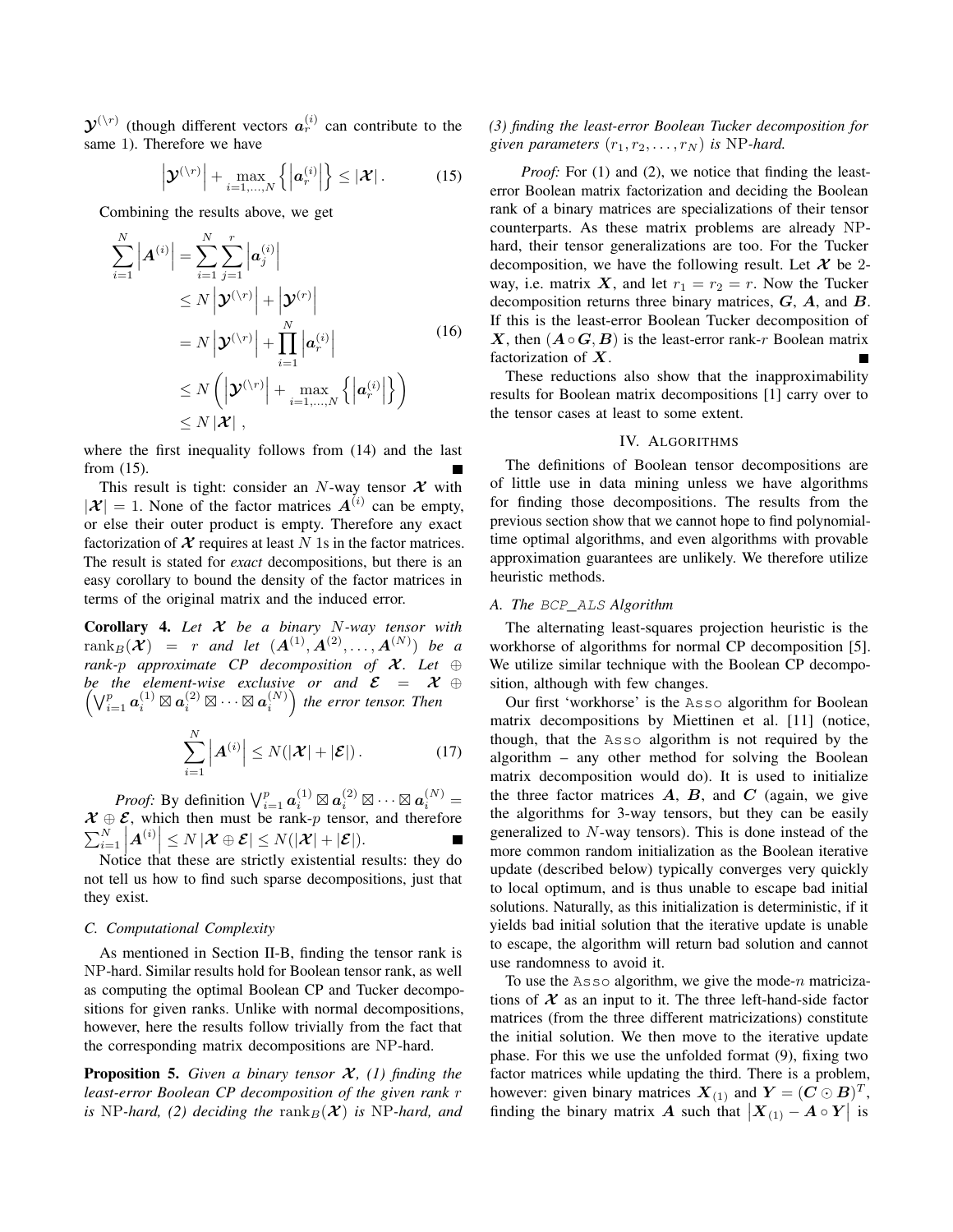Algorithm 1 An algorithm for the Boolean CP decomposition

**Input:** A 3-way binary tensor  $\mathcal{X}$ , rank r. **Output:** Binary factor matrices  $A$ ,  $B$ , and  $C$ . 1: function BCP\_ALS $(\mathcal{X}, r)$ 2:  $\mathbf{A} \leftarrow \text{Assoc}(\mathbf{X}_{(1)}, r)$ <br>3:  $\mathbf{B} \leftarrow \text{Assoc}(\mathbf{X}_{(2)}, r)$  $\bm{B} \leftarrow \texttt{Assoc}(\bm{X}_{(2)}, r)$ 4:  $\mathbf{C} \leftarrow \text{Assoc}(\mathbf{X}_{(3)}^{(3)}, r)$ 5: repeat 6:  $\mathbf{A} \leftarrow \texttt{UpdateFactor}(\boldsymbol{X}_{(1)}, \boldsymbol{A}, (\boldsymbol{C} \odot \boldsymbol{B})^T)$ 7:  $\bm{B} \leftarrow \texttt{UpdateFactor}(\bm{X}_{(2)}, \bm{B}, (\bm{C} \odot \bm{A})^T)$ 8:  $\boldsymbol{C} \leftarrow \texttt{UpdateFactor}(\boldsymbol{X}_{(3)}, \boldsymbol{C}, (\boldsymbol{B} \odot \boldsymbol{A})^T)$ 9: until converged 10: **return A, B, and C** 11: end function

minimized is known as the Basis Usage problem, and is NP-hard to even approximate well [1]. We therefore have to update the factors using a greedy heuristic. We apply the following technique from [11]: consider each row of  $X_{(1)}$ separately, and let c be a function such that  $c(i) = 0$  if  $(a \circ Y)_i = 1$ , where a is the corresponding row of A before updates. Now define function cover as

$$
cover(x, z, c) = \sum_{i} (c(i)[x_i = 1] - c(i)[x_i = 0])[z_i = 1].
$$
\n(18)

We can now update the values of a such that cover $(x, a \circ$  $(Y, c)$  is maximized in polynomial time. Doing this for every row of  $A$  we obtain the updated factor matrix (with  $B$ and  $C$  fixed, we can update each row of  $A$  independently). This procedure is called UpdateFactor. The complete algorithm, called BCP\_ALS, is presented as Algorithm 1.

With *n*-by-*m*-by-*l* input tensor, the BCP ALS algorithm converges to local optimum in at most nml steps, as each step is guaranteed to reduce error by at least 1.

# *B. The* BTucker\_ALS *Algorithm*

Solving the Boolean Tucker decomposition is more involved because of the core tensor  $G$ . Every element of G can potentially effect every element of the approximate representation, as the  $(i, j, k)$  element of the representation is

$$
\bigvee_{\alpha=1}^{r_1}\bigvee_{\beta=1}^{r_2}\bigvee_{\gamma=1}^{r_3}g_{\alpha\beta\gamma}a_{i\alpha}b_{j\beta}c_{k\gamma}.
$$

Therefore, a change in a single element of  $\mathcal G$  can change the product completely. This, however, is a very hypothetical situation. First, if  $a_{i\alpha}b_{j\beta}c_{k\gamma} = 0$ , the value of  $g_{\alpha\beta\gamma}$  is irrelevant – the product will be zero in any case. Second, if there is  $(\alpha, \beta, \gamma)$  for which  $g_{\alpha\beta\gamma}a_{i\alpha}b_{j\beta}c_{k\gamma} = 1$ , the other values of  $\mathcal G$  do not have any effect – the element  $(i, j, k)$  will be 1. These two observations help us to compute the gain we can obtain by flipping an element of  $\mathcal G$ . The whole procedure is given in Algorithm 2, where  $[x] = \{1, 2, \ldots, x\}.$ 

The UpdateG algorithm is used to initialize  $\mathcal G$  (after factor matrices are initialized, and setting initial  $G$  to all-

Algorithm 2 An algorithm for updating the core tensor

```
Input: A 3-way n-by-m-by-l binary tensor \mathcal{X}, (r_1, r_2, r_3)Boolean Tucker decomposition (\mathcal{G}, A, B, C) of \mathcal{X}.
Output: Updated binary core tensor G1: function UpdateG(\mathcal{X}, \mathcal{G}, A, B, C)\widetilde{\mathcal{X}} \leftarrow \bigvee_{\alpha=1}^{r_1} \bigvee_{\beta=1}^{r_2} \bigvee_{\gamma=1}^{r_3} g_{\alpha\beta\gamma} \, \bm{a}_\alpha \boxtimes \bm{b}_\beta \boxtimes \bm{c}_\gamma3: for (\alpha, \beta, \gamma) \in [r_1] \times [r_2] \times [r_3] do
 4: gain \leftarrow 05: for all (i, j, k) such that a_{i\alpha}b_{j\beta}c_{k\gamma} = 1 do
 6: if g_{\alpha\beta\gamma} = 0 and \tilde{x}_{ijk} = 0 then
 7: gain \leftarrow gain + x_{ijk}8: else if g_{\alpha\beta\gamma} = 1 and \tilde{x}_{ijk} = 1 then
  9: if not exists (\alpha', \beta', \gamma') such that
     g_{\alpha'\beta'\gamma'}a_{i\alpha'}b_{j\beta'}c_{k\gamma'}=1 then
10: gain \leftarrow gain + (1 - x_{ijk})11: end if
12: end if
13: end for
14: if gain > 0 then
15: g_{\alpha\beta\gamma} \leftarrow 1 - g_{\alpha\beta\gamma}16: end if
17: end for
18: return G19: end function
```
Algorithm 3 An algorithm for the Boolean Tucker decomposition

**Input:** A 3-way binary tensor  $\mathcal{X}$ , ranks  $(r_1, r_2, r_3)$ . **Output:** Boolean Tucker decomposition  $(\mathcal{G}, A, B, C)$ 1: function BTucker\_ALS $(\mathcal{X}, r_1, r_2, r_3)$ 2:  $\mathbf{A} \leftarrow \text{Assoc}(\mathbf{X}_{(1)}, r)$ 3:  $\mathbf{B} \leftarrow \text{Assoc}(\mathbf{X}_{(2)}, r)$ 4:  $\boldsymbol{C} \leftarrow \text{Assoc}(\boldsymbol{X}_{(3)}, r)$ 5:  $\mathcal{G} \leftarrow \text{UpdateG}(\mathcal{X}, 0, A, B, C)$ 6: repeat 7:  $\bm{A} \leftarrow \texttt{UpdateFactor}(\bm{X}_{(1)}, \bm{A}, \bm{G}_{(1)} \circ (\bm{C} \otimes \bm{B})^T)$ 8:  $\bm{B} \leftarrow \texttt{UpdateFactor}(\bm{X}_{(2)}, \bm{B}, \bm{G}_{(1)} \circ (\bm{C} \otimes \bm{A})^T)$ 9:  $\boldsymbol{C} \leftarrow \texttt{UpdateFactor}(\boldsymbol{X}_{(3)}, \boldsymbol{C}, \boldsymbol{G}_{(1)} \circ (\boldsymbol{B} \otimes \boldsymbol{A})^T)$ 10:  $\mathcal{G} \leftarrow \text{UpdateG}(\mathcal{X}, \mathcal{G}, A, B, C)$ 11: until converged 12: **return**  $A$ ,  $B$ , and  $C$ 13: end function

zero) and later to update it in the iterative update process. The full BTucker\_ALS algorithm is presented in Algorithm 3.

Also BTucker ALS is guaranteed to converge in  $nml$ steps for  $n$ -by- $m$ l input tensor as each step will reduce the error at least by 1.

#### V. EXPERIMENTAL EVALUATION

As the algorithms presented in the previous section are based on heuristics, it is important to study their behaviour with extensive experimentation. For this, we use both synthetic and real-world data focus being in the former, as synthetic data offers better control over the data characteristics and thus allows more systematic study of the algorithms' properties.

We compare the proposed algorithms to three algorithms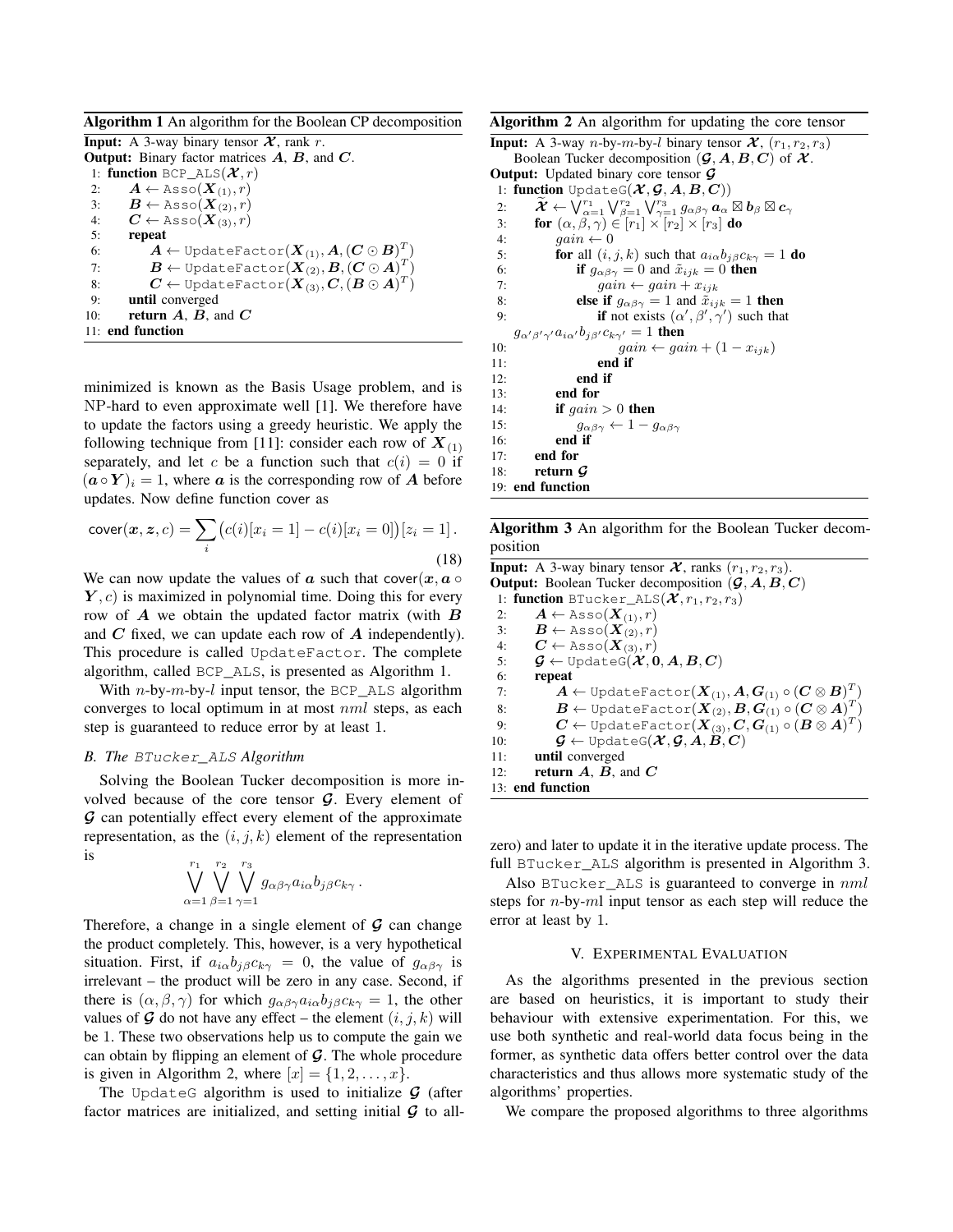for normal CP and Tucker decompositions. Two of them, the CP\_ALS and Tucker\_ALS algorithms are standard alternating least-squares-based algorithms (see [5]), while the third, CP\_OPT by Acar et al. [12], is based on optimization approach.

Comparing real-valued and Boolean methods is not straight forward. Finding the optimum Boolean CP decomposition is not the same thing as finding the optimum normal CP decomposition. Care must be taken to not make too farreaching assumptions from these results, as there are two types of results: the results the algorithms report, and the optimum results for the algorithms' tasks. The former we know, the latter we do not. Therefore, if one algorithm performs badly compared to others with particular data, it might not necessarily mean that the algorithm itself has problems – it may well be that the algorithm returned the optimum for the task it tried to optimize.

Nevertheless, comparing real-valued and Boolean algorithms can provide some insights to the algorithms' behaviour. When synthetic data is made so that it is decomposable via Boolean methods, we should assume the Boolean methods to be comparable (or even better, as the case might be) to the real-valued ones. To facilitate the comparisons, we report two kinds of errors from the real-valued methods. First is the squared Frobenius. This is the error measure the algorithms aim to minimize, but it is somewhat unfair to the Boolean methods as squaring the element-wise error shrinks the cost of small errors, typically yielding dense real-valued decompositions that make little error in each element. The other error we report is the sum of absolute differences (or  $L_1$  error). This error penalizes more equally for all kinds of errors, but as the real-valued methods do not try to optimize it, it is unfair to them. The subscripted F in algorithm's name denotes squared Frobenius while subscripted B denotes  $L_1$ error.

The algorithms were implemented in Matlab and C using Matlab Tensor Toolbox [13]. The three algorithms for the normal CP and Tucker decompositions were from the Tensor Toolbox.

#### *A. Synthetic Data*

The purpose of the synthetic data experiments was to study algorithms' properties when used with data that has different characteristics. The three data characteristics studied were (1) the rank of the tensor (in case of Tucker, the size of the core tensor); (2) the density of the factor matrices (and core tensor); and (3) the noise level. For all experiments, we created 10 random data sets with identical properties and the reported results are averages over those data sets. In all figures, the width of the error bars is twice the standard deviation.

*1) CP Decomposition:* The synthetic CP data was made by first making random binary factor matrices of predefined density and size. These factor matrices were multiplied together to obtain binary tensors, after which noise was applied. All resulting tensors were of size 50-by-70-by-100. The results for the CP decomposition experiments are in Figure 1.

*Tensor Rank:* The rank of the tensor varied between 4 and 64 with factor matrix density being 0.5 and noise level being 0.1 (of 1s in the data). The results are seen in Figure 1. The first noticeable result is that with smaller values of  $r$ , BCP\_ALS is the best of all methods, being better than even the real-valued methods with squared Frobenius error. With  $r = 32, 64$ , the real-valued methods become slightly better. The error of BCP\_ALS mostly increases with the rank. This is probably due to the increased complexity of the data, making it harder for the iterative updates to find the optimal results.

*Factor Matrix Density:* The factor matrix density varied between 0.3 and 0.7 with rank being 16 and noise level 0.1. Results are in Figure 1(b). Here,  $CP\_ALS_F$  seems to be the best method, though with density 0.5 BCP\_ALS is the best (corresponding to Figure 1(a)). Why real-valued methods peak at density 0.5 is unclear (recall that this is not the density of the resulting data, but the factor matrix density). BCP\_ALS, however, seems to behave as expected: denser data again has more complexity, making it harder for the algorithm.

*Noise Level:* The noise level varied between 0.05 and 0.4 (meaning that between 0.05  $|\mathcal{X}|$  and 0.4  $|\mathcal{X}|$  of elements of  $X$  were flipped). Rank was 16 and density 0.5. The results are in Figure 1(c). With smaller values of noise BCP\_ALS is again the best method, but as the noise level increased, its error increased faster than that of  $CP\_ALS_F$  or  $CP\_OPT_F$ . Here the ability of making many small errors seems to benefit the latter two algorithms.

*2) Tucker Decomposition:* The synthetic Tucker data was made similarly to the synthetic CP data. The size of the resulting tensors were again 50-by-70-by-100, and unless otherwise mentioned, the core tensor was of size 8-by-8-by-8, density was 0.2, and noise level was 0.1. The results are in Figure 2.

In all experiments, BTucker\_ALS is worse than Tucker\_ALS<sub>F</sub>, and often also worse than Tucker\_ALS<sub>B</sub>. This seems to suggest that either the created data has lower-error real-valued Tucker decomposition or that the complexity and the 'everything affects everything' nature of the Tucker decomposition makes it very hard for the iterative algorithm to find good solutions. Either way, notice that the BTucker\_ALS algorithm has a peak at the error exactly at the default core tensor size (8-by-8-by-8) and default density (0.2). It is possible that different default values had yield better results for BTucker\_ALS.

## *B. Real-World Data*

For the real-world data we used entity–relation–entity tuples from the TextRunner open information extrac-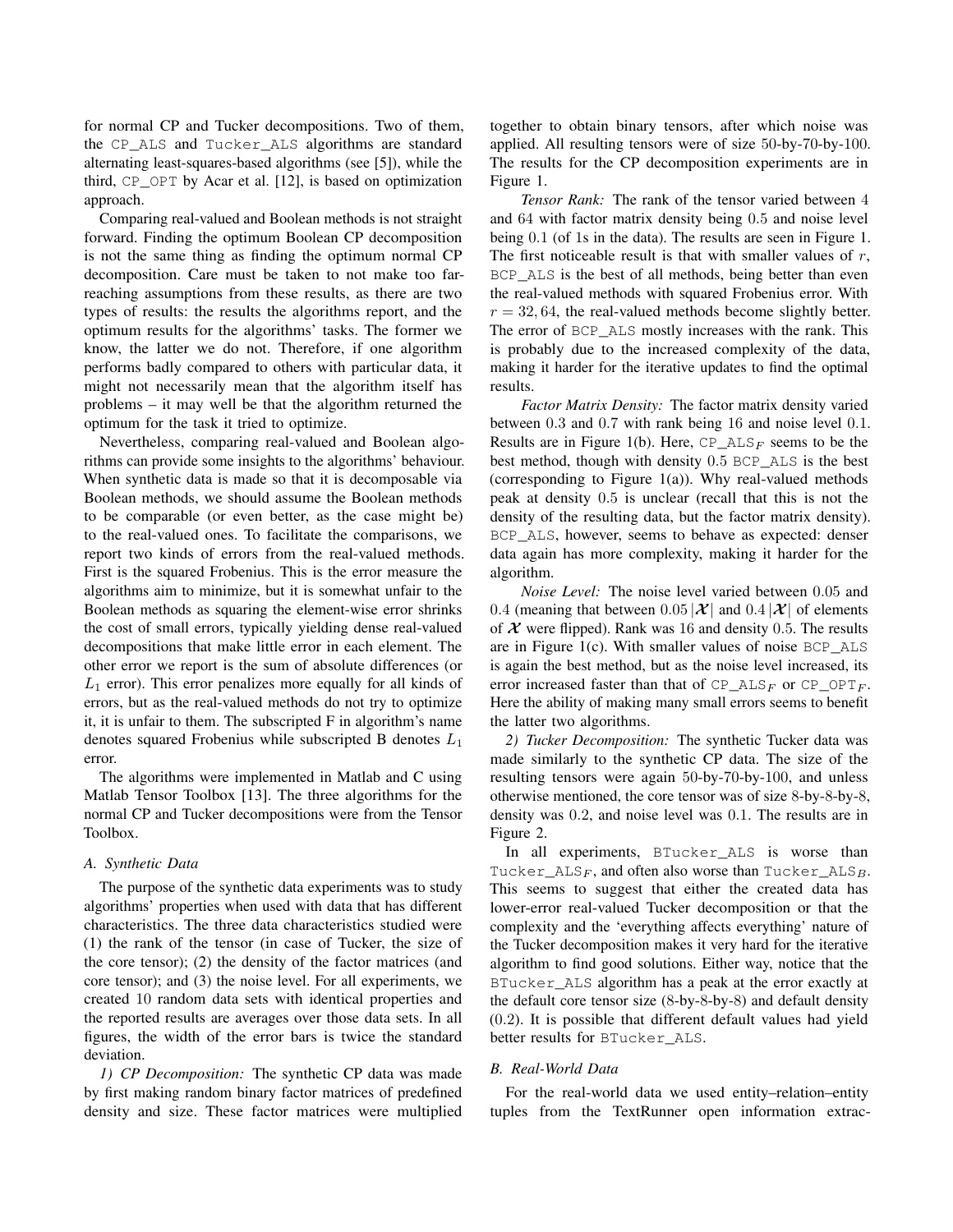

Figure 1. Results for synthetic CP decomposition data of different parameters: (a) Tensor rank. (b) Factor matrix density. (c) Noise level.



Figure 2. Results for synthetic Tucker decomposition data of different parameters: (a) Core tensor size. (b) Factor matrix density. (c) Noise level.

tion algorithm<sup>3</sup> [14]. The data itself is huge, so we made three subsets of it, called ResolverS, ResolverM, and ResolverL. ResolverS is 132-by-107-by-20 (entity-by-entity-by-relation), ResolverM is 151-by-191-by-70, and ResolverL is 343-by-360-by-200. All three data sets are extremely sparse.

*1) The CP Decomposition:* The reconstruction errors for the CP decomposition with different ranks are in Figure 3. For some reason, with ResolverS, BCP\_ALS is unable to find good decomposition. We assume that this is due to the fact that the fibers of ResolverS are very sparse, typically having just one or two 1s. This means that there is almost no (Boolean) structure which BCP\_ALS could find.

With the two larger data sets, however, the BCP ALS algorithm performs relatively well, being constantly better than  $CP\_ALS_B$  and  $CP\_OPT_B$ , and in case of ResolverL, better than  $CP \_{OPTF}$ . While the real-valued methods returned dense factor matrices (as was expected), BCP\_ALS returned very sparse ones (results omitted).

*2) The Tucker Decomposition:* The reconstruction errors for the Tucker decomposition with different core tensor sizes are in Figure 4. These results somewhat mirror those with CP decompositions: with ResolverS, BTucker\_ALS is the worst, but with the two other data sets, BTucker\_ALS resides between  $F$  and  $B$  variation of Tucker ALS. Notice, though, that BTucker\_ALS is almost constantly very close to Tucker\_ALS<sub>F</sub>, the only exception being the bump in Figure 4(b).

## *C. Discussion*

The experiments, both with synthetic and real-world data, show that the BCP\_ALS algorithm performs very well, being comparable to (or better than) real-valued methods with squared Frobenius error. It achieves this while delivering much sparser factors. The results were also interpretable in the sense that the factor matrices defined sets of entities and relations that naturally belong together, such as geographic locations ({'Germany', 'India', 'Paris', 'Soviet Union'} was an example of one factor with ResolverL). The nature of the data, being very noisy and only a random subset of the full data made further analysis on the interpretability of the result hard.

The BTucker\_ALS algorithm's performance was more mixed. With synthetic data it did not perform as well as

<sup>3</sup>http://www.cis.temple.edu/∼yates/papers/jair-resolver.html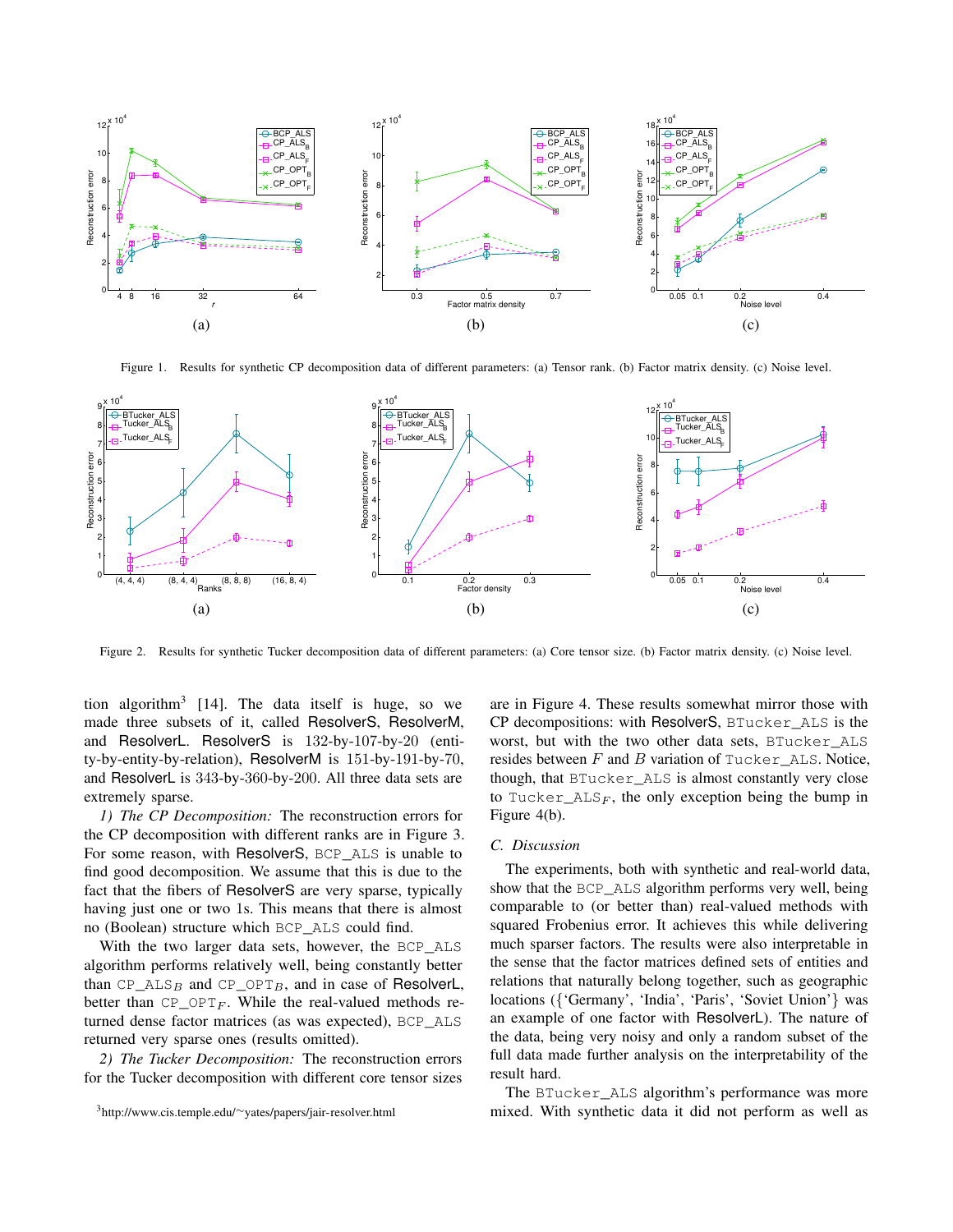

Figure 3. Results for CP decompositions at real-world data: (a) ResolverS. (b) ResolverM. (c) ResolverL.



Figure 4. Results for Tucker decompositions at real-world data: (a) ResolverS. (b) ResolverM. (c) ResolverL.

expected, but with real-world data its performance was good. Which one of these reflects the typical scenario is an open question.

## VI. RELATED WORK

Boolean matrix factorizations have gained interest in data mining community during the past few years. The use of Boolean matrix factorizations in data mining was proposed in [11], although related concepts, such as tiles and formal concepts, were studied much earlier. Before that, Boolean tensor factorizations were mostly studied by combinatorics; see [10] and references therein. For some applications and variations of Boolean matrix factorizations, see [1].

Tensor factorizations are also well-studied, dating back to late Twenties. The two popular decomposition methods, Tucker and CP, were proposed in Sixties [7] and Seventies [3], [4], respectively. The topic has nevertheless attained growing interest in recent years, both in numerical linear algebra and computer science communities. For a comprehensive study of recent work, see [5].

One field of computer science that has adopted tensor decompositions is computer vision and machine learning. The interest to non-negative tensor factorizations stems from these fields [15], [16].

Many algorithms have been proposed to finding closed itemsets in  $N$ -way data [9], [17]–[22]. The output of these algorithms can then be used to find an  $N$ -way tiling of the binary tensor [9]. The concept of 3-way itemsets was generalized into dense triclusters that, unlike itemsets, can have 1s where the original data has 0s, by Ignatov et al. [23]. The use of triclusters in lossy 3-way tiling has not been studied, however.

## VII. CONCLUSIONS

We have presented the Boolean CP and Tucker tensor decompositions. The theoretical analysis of these topics shows that Boolean tensor decompositions have some useful features (such as the sparsity), and that moving from matrices to tensors have 'leveled the playing field' with real-valued decompositions: problems that were hard with Boolean matrices but easy with real-valued matrices (such as the matrix rank) are now hard with both and the idiosyncrasies tensors bring to the Boolean case (such as high maximum rank) are also found in real-valued case. If fact, some of the problems with the real-valued tensor rank (such as degenerate tensors) do not manifest themselves with Boolean tensor rank. Nevertheless, there are still many open problems in the relation between Boolean and real tensor rank, most notably, what are the extremal differences between these two ranks